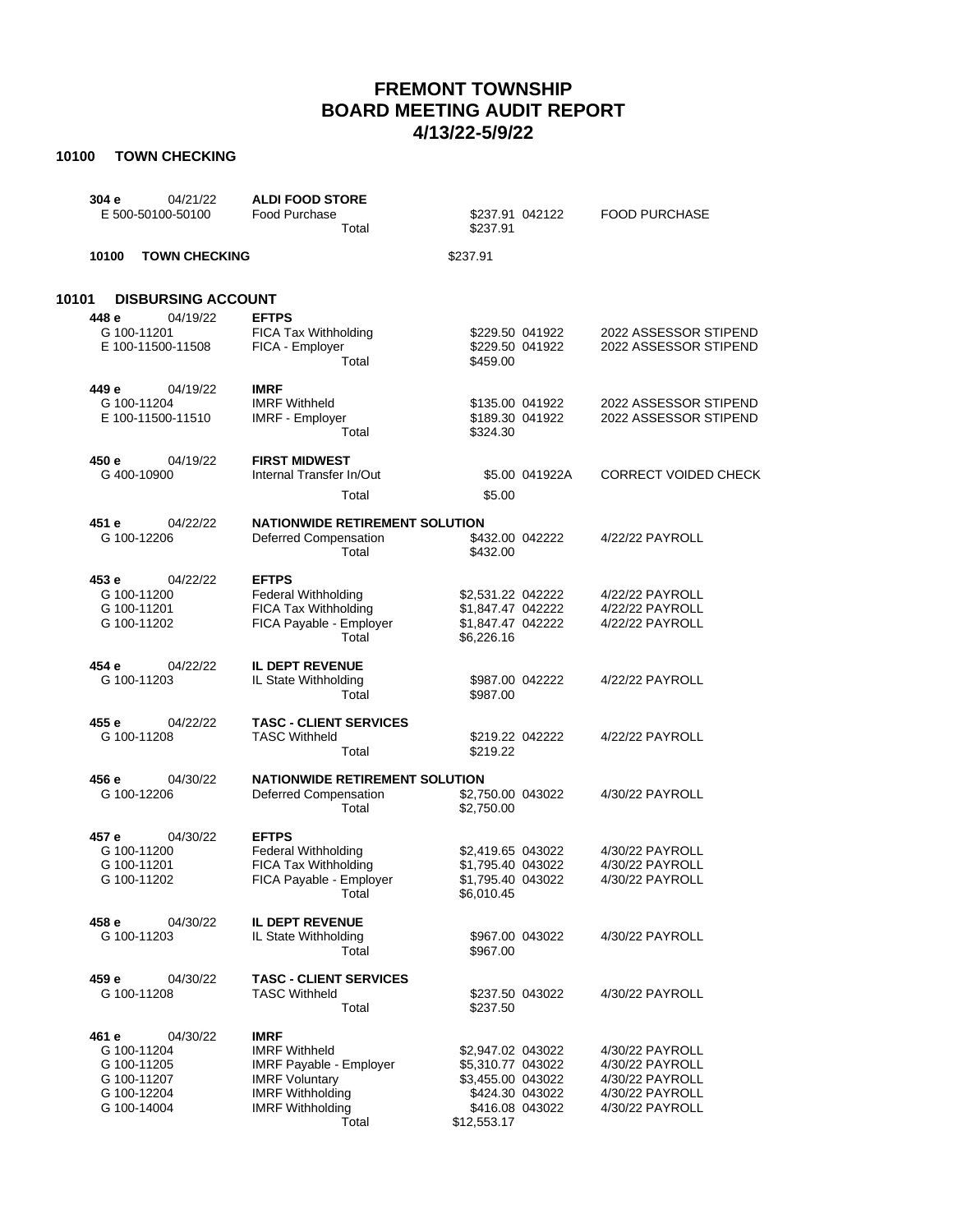| 462 e<br>04/30/22<br>G 100-12210                                                                                                                                                                                                                                                                                                                                                       | <b>AFLAC</b><br><b>AFLAC Withheld</b><br>Total                                                                                                                                                                                                                                                                                                                                                                                                                                                                                                         | \$54.12 043022<br>\$54.12                                                                                                             | 4/30/22 PAYROLL                                                                                                                                                                                                                                                                                                                                                                                                                                                                                                                                                                                                                                                                                                                                                                                                                                    |
|----------------------------------------------------------------------------------------------------------------------------------------------------------------------------------------------------------------------------------------------------------------------------------------------------------------------------------------------------------------------------------------|--------------------------------------------------------------------------------------------------------------------------------------------------------------------------------------------------------------------------------------------------------------------------------------------------------------------------------------------------------------------------------------------------------------------------------------------------------------------------------------------------------------------------------------------------------|---------------------------------------------------------------------------------------------------------------------------------------|----------------------------------------------------------------------------------------------------------------------------------------------------------------------------------------------------------------------------------------------------------------------------------------------------------------------------------------------------------------------------------------------------------------------------------------------------------------------------------------------------------------------------------------------------------------------------------------------------------------------------------------------------------------------------------------------------------------------------------------------------------------------------------------------------------------------------------------------------|
| 04/30/22<br>463 e<br>G 100-12211                                                                                                                                                                                                                                                                                                                                                       | <b>WI DEPT REVENUE</b><br>WI State Tax Withheld<br>Total                                                                                                                                                                                                                                                                                                                                                                                                                                                                                               | \$604.00 043022<br>\$604.00                                                                                                           | 4/30/22 PAYROLL                                                                                                                                                                                                                                                                                                                                                                                                                                                                                                                                                                                                                                                                                                                                                                                                                                    |
| 05/06/22<br>464 e<br>G 100-12206                                                                                                                                                                                                                                                                                                                                                       | <b>NATIONWIDE RETIREMENT SOLUTION</b><br>Deferred Compensation<br>Total                                                                                                                                                                                                                                                                                                                                                                                                                                                                                | \$432.00 050622<br>\$432.00                                                                                                           | 5/6/22 PAYROLL                                                                                                                                                                                                                                                                                                                                                                                                                                                                                                                                                                                                                                                                                                                                                                                                                                     |
| 465 e<br>05/06/22<br>G 100-11200<br>G 100-11201<br>G 100-11202                                                                                                                                                                                                                                                                                                                         | <b>EFTPS</b><br><b>Federal Withholding</b><br>FICA Tax Withholding<br>FICA Payable - Employer<br>Total                                                                                                                                                                                                                                                                                                                                                                                                                                                 | \$2,429.12 050622<br>\$1,829.80 050622<br>\$1,829.80 050622<br>\$6,088.72                                                             | 5/6/22 PAYROLL<br>5/6/22 PAYROLL<br>5/6/22 PAYROLL                                                                                                                                                                                                                                                                                                                                                                                                                                                                                                                                                                                                                                                                                                                                                                                                 |
| 466 e<br>05/06/22<br>G 100-11203                                                                                                                                                                                                                                                                                                                                                       | <b>IL DEPT REVENUE</b><br>IL State Withholding<br>Total                                                                                                                                                                                                                                                                                                                                                                                                                                                                                                | \$958.00 050622<br>\$958.00                                                                                                           | 5/6/22 PAYROLL                                                                                                                                                                                                                                                                                                                                                                                                                                                                                                                                                                                                                                                                                                                                                                                                                                     |
| 467 e<br>05/06/22<br>G 100-11208                                                                                                                                                                                                                                                                                                                                                       | <b>TASC - CLIENT SERVICES</b><br><b>TASC Withheld</b><br>Total                                                                                                                                                                                                                                                                                                                                                                                                                                                                                         | \$219.22 050622<br>\$219.22                                                                                                           | 5/6/22 PAYROLL                                                                                                                                                                                                                                                                                                                                                                                                                                                                                                                                                                                                                                                                                                                                                                                                                                     |
| 38972<br>04/07/22<br>E 400-44500-11536                                                                                                                                                                                                                                                                                                                                                 | <b>SECRETARY OF THE STATE</b><br><b>Operating Supplies</b><br>Total                                                                                                                                                                                                                                                                                                                                                                                                                                                                                    | \$163.00 040422A<br>\$163.00                                                                                                          | <b>TRAILER PLATES</b>                                                                                                                                                                                                                                                                                                                                                                                                                                                                                                                                                                                                                                                                                                                                                                                                                              |
| 38973<br>04/13/22<br>E 100-11500-11526                                                                                                                                                                                                                                                                                                                                                 | <b>CHICAGO METROPOLITAN FIRE</b><br><b>Equipment Maintenance</b><br>Total                                                                                                                                                                                                                                                                                                                                                                                                                                                                              | \$233.00 380297<br>\$233.00                                                                                                           | FIRE ALARM INSPECTION                                                                                                                                                                                                                                                                                                                                                                                                                                                                                                                                                                                                                                                                                                                                                                                                                              |
| 38974<br>04/13/22<br>E 100-11500-11523                                                                                                                                                                                                                                                                                                                                                 | <b>LAKE COUNTY TREASURER</b><br><b>PACE Bus</b><br>Total                                                                                                                                                                                                                                                                                                                                                                                                                                                                                               | \$1,037.50 430031580<br>\$1,037.50                                                                                                    | LC RIDE WEST & LC RIDE CENTRAL                                                                                                                                                                                                                                                                                                                                                                                                                                                                                                                                                                                                                                                                                                                                                                                                                     |
| 38975<br>04/13/22<br>E 100-12500-11519                                                                                                                                                                                                                                                                                                                                                 | <b>SHIRLEY WELLS</b><br>Training<br>Total                                                                                                                                                                                                                                                                                                                                                                                                                                                                                                              | \$83.41 040222<br>\$83.41                                                                                                             | <b>TRAINING EXPENSES</b>                                                                                                                                                                                                                                                                                                                                                                                                                                                                                                                                                                                                                                                                                                                                                                                                                           |
| 38976<br>04/27/22<br>E 300-33500-11526<br>E 100-14500-11536<br>E 300-33500-11535<br>E 300-33500-11536<br>E 300-33500-11526<br>E 300-33500-11535<br>E 100-14500-11525<br>E 300-33500-11526<br>E 100-14500-11554<br>E 100-14500-11536<br>E 300-33500-11536<br>E 300-33500-11535<br>E 300-33500-11536<br>E 300-33500-11526<br>E 300-33500-11526<br>E 300-33500-11526<br>E 300-33500-11535 | <b>SYNCB/AMAZON</b><br>Equipment Maintenance<br><b>Operating Supplies</b><br><b>Building Improvements -</b><br><b>Operating Supplies</b><br><b>Equipment Maintenance</b><br><b>Building Improvements -</b><br><b>Building Maintenance</b><br><b>Equipment Maintenance</b><br>Tools<br><b>Operating Supplies</b><br><b>Operating Supplies</b><br><b>Building Improvements -</b><br><b>Operating Supplies</b><br><b>Equipment Maintenance</b><br><b>Equipment Maintenance</b><br><b>Equipment Maintenance</b><br><b>Building Improvements -</b><br>Total | \$1,632.91                                                                                                                            | \$110.22 4344393656 STATEMENT ENDING 04/10/22<br>\$259.54 4469798845 STATEMENT ENDING 04/10/22<br>\$43.99 4548785883 STATEMENT ENDING 04/10/22<br>\$18.68 4646997649 STATEMENT ENDING 04/10/22<br>\$45.30 4655764898 STATEMENT ENDING 04/10/22<br>\$59.81 4658685374 STATEMENT ENDING 04/10/22<br>\$23.98 5383465533 STATEMENT ENDING 04/10/22<br>\$41.19 5567646659 STATEMENT ENDING 04/10/22<br>\$184.98 6375357899 STATEMENT ENDING 04/10/22<br>\$140.37 6557793489 STATEMENT ENDING 04/10/22<br>\$67.12 6786556397 STATEMENT ENDING 04/10/22<br>\$230.95 7396348768 STATEMENT ENDING 04/10/22<br>\$36.95 7779437393 STATEMENT ENDING 04/10/22<br>\$39.29 8757869569 STATEMENT ENDING 04/10/22<br>\$79.90 9465598434 STATEMENT ENDING 04/10/22<br>\$40.37 9549366595 STATEMENT ENDING 04/10/22<br>\$210.27 9739384467 STATEMENT ENDING 04/10/22 |
| 38977<br>04/27/22<br>E 100-11500-11538                                                                                                                                                                                                                                                                                                                                                 | <b>AMERICAN TAXI DISPATCH</b><br>Taxi Program<br>Total                                                                                                                                                                                                                                                                                                                                                                                                                                                                                                 | \$30.00 205062N<br>\$30.00                                                                                                            | TAXI RIDES                                                                                                                                                                                                                                                                                                                                                                                                                                                                                                                                                                                                                                                                                                                                                                                                                                         |
| 38978<br>04/27/22<br>E 100-11500-11507<br>E 100-12500-11507<br>E 100-14500-11507<br>E 200-11500-11507<br>E 400-11500-11507<br>G 100-11210                                                                                                                                                                                                                                              | <b>BLUE CROSS &amp; BLUE SHIELD OF IL</b><br>Health Insurance<br>Health Insurance<br>Health Insurance<br>Health Insurance<br>Health Insurance<br>Health Insurance<br>Total                                                                                                                                                                                                                                                                                                                                                                             | \$6,182.91 041522<br>\$2,883.00 041522<br>\$2,384.42 041522<br>\$836.64 041522<br>\$5,605.48 041522<br>\$722.77 041522<br>\$18,615.22 | 5/22 HEALTH INSURANCE<br>5/22 HEALTH INSURANCE<br>5/22 HEALTH INSURANCE<br>5/22 HEALTH INSURANCE<br>5/22 HEALTH INSURANCE<br>5/22 HEALTH INSURANCE                                                                                                                                                                                                                                                                                                                                                                                                                                                                                                                                                                                                                                                                                                 |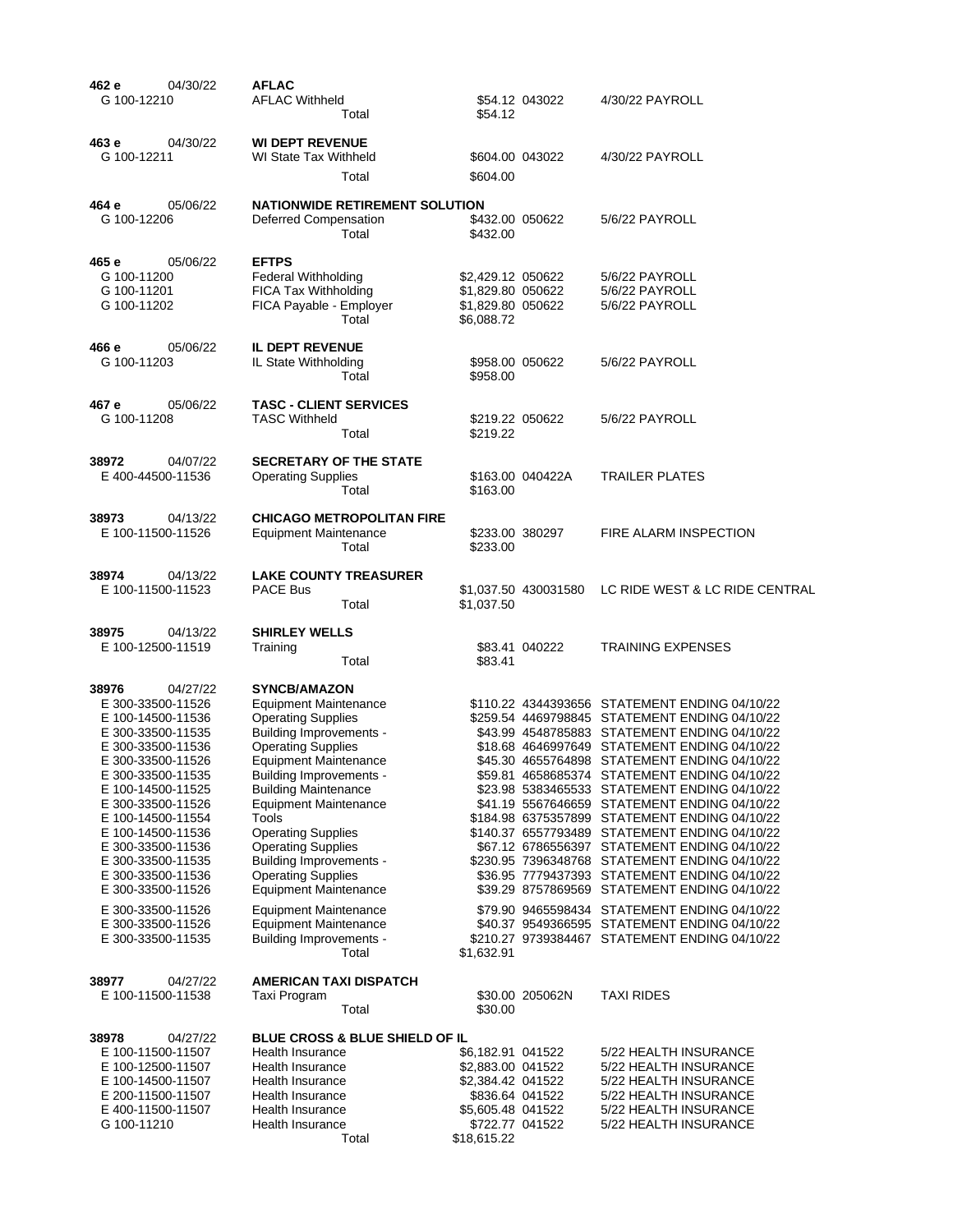| 38979<br>04/27/22<br>E 100-11500-11526                                                                                     | <b>CHICAGO METROPOLITAN FIRE</b><br><b>Equipment Maintenance</b><br>Total                                                                                   | \$75.00 382920<br>\$75.00                                                                                | 4/22-6/22 FIRE ALARM MAINTENANCE                                                                                                                                       |
|----------------------------------------------------------------------------------------------------------------------------|-------------------------------------------------------------------------------------------------------------------------------------------------------------|----------------------------------------------------------------------------------------------------------|------------------------------------------------------------------------------------------------------------------------------------------------------------------------|
| 38980<br>04/27/22<br>E 100-11500-11515<br>E 100-12500-11515<br>E 300-11500-11515                                           | <b>COMCAST</b><br>Telephone/Internet<br>Telephone/Internet<br>Telephone/Internet<br>Total                                                                   | \$118.93 041422<br>\$118.93 041422<br>\$383.46 041422A<br>\$621.32                                       | #8771 10 113 0096858<br>#8771 10 113 0096858<br>#8771 10 113 0096866                                                                                                   |
| 38981<br>04/27/22<br>E 100-14500-11529                                                                                     | <b>COMMONWEALTH EDISON</b><br>Utilities<br>Total                                                                                                            | \$491.50 041922<br>\$491.50                                                                              | #0307117059                                                                                                                                                            |
| 38982<br>04/27/22<br>E 100-11500-11526<br>E 100-12500-11526<br>E 200-11500-11526                                           | <b>IMPACT NETWORKING</b><br>Equipment Maintenance<br><b>Equipment Maintenance</b><br><b>Equipment Maintenance</b><br>Total                                  | \$119.50 2510770<br>\$119.50 2510770<br>\$50.00 2510770<br>\$289.00                                      | <b>COPIER</b><br><b>COPIER</b><br><b>COPIER</b>                                                                                                                        |
| 38983<br>04/27/22<br>E 100-11500-11507<br>E 100-12500-11507<br>E 200-11500-11507<br>E 400-11500-11507<br>E 100-14500-11507 | <b>NCPERS GROUP LIFE INSURANCE</b><br>Health Insurance<br><b>Health Insurance</b><br>Health Insurance<br>Health Insurance<br>Health Insurance<br>Total      | \$64.00 040522<br>\$32.00 040522<br>\$16.00 040522<br>\$64.00 040522<br>\$32.00 040522<br>\$208.00       | 5/22 LIFE INSURANCE<br>5/22 LIFE INSURANCE<br>5/22 LIFE INSURANCE<br>5/22 LIFE INSURANCE<br>5/22 LIFE INSURANCE                                                        |
| 38984<br>04/27/22<br>E 100-11500-11507<br>E 100-12500-11507<br>E 200-11500-11507<br>E 400-11500-11507<br>E 100-14500-11507 | PRINCIPAL LIFE INSURANCE<br>Health Insurance<br><b>Health Insurance</b><br>Health Insurance<br>Health Insurance<br>Health Insurance<br>Total                | \$652.95 041722<br>\$272.60 041722<br>\$65.03 041722<br>\$467.99 041722<br>\$207.57 041722<br>\$1,666.14 | 5/22 VISION & DENTAL INSURANCE<br>5/22 VISION & DENTAL INSURANCE<br>5/22 VISION & DENTAL INSURANCE<br>5/22 VISION & DENTAL INSURANCE<br>5/22 VISION & DENTAL INSURANCE |
| 04/27/22<br>38985<br>E 100-11500-11536<br>E 300-11500-30103                                                                | <b>READYREFRESH BY NESTLE</b><br><b>Operating Supplies</b><br><b>Bottled Water</b><br>Total                                                                 | \$52.44 041422<br>\$112.94 041422A<br>\$165.38                                                           | 3/13/22-4/12/22 WATER<br>3/13/22-4/12/22 WATER                                                                                                                         |
| 38986<br>04/27/22<br>E 300-11500-11515<br>G 100-13000                                                                      | <b>VERIZON WIRELESS</b><br>Telephone/Internet<br>Cell Phone Deduction<br>Total                                                                              | \$110.23 041622<br>\$10.00 041622<br>\$120.23                                                            | #942051942-00001<br>#942051942-00001                                                                                                                                   |
| 05/03/22<br>38987<br>E 100-11500-11536<br>E 300-11500-11536                                                                | <b>SAM'S CLUB</b><br><b>Operating Supplies</b><br><b>Operating Supplies</b><br>Total                                                                        | \$25.10 042522<br>\$57.70 042522<br>\$82.80                                                              | STATEMENT ENDING 4/25/22<br>STATEMENT ENDING 4/25/22                                                                                                                   |
| 38988<br>05/09/22<br>E 300-33500-11526<br>E 300-33500-11525<br>E 300-33500-11526<br>E 300-33500-11526                      | <b>ACE HARDWARE</b><br><b>Equipment Maintenance</b><br><b>Building Maintenance</b><br><b>Equipment Maintenance</b><br><b>Equipment Maintenance</b><br>Total | \$33.36 133228/2<br>\$12.99 133228/2<br>\$4.79 133504/2<br>\$25.88 133504/2<br>\$77.02                   | VACTOR<br><b>SHOP FURNACE</b><br>SHOP TOOL<br>TRUCK #4                                                                                                                 |
| 38989<br>05/09/22<br>E 300-33500-11526<br>E 300-33500-11526                                                                | <b>ADAMS STEEL SERVICE</b><br><b>Equipment Maintenance</b><br><b>Equipment Maintenance</b><br>Total                                                         | \$74.20 376229<br>\$21.19 376229<br>\$95.39                                                              | TRUCK #4<br><b>WELDING SUPPLIES</b>                                                                                                                                    |
| 38990<br>05/09/22<br>E 300-33500-11525                                                                                     | <b>ADAMS BROTHERS GARAGE DOOR</b><br><b>Building Maintenance</b><br>Total                                                                                   | \$1,410.00 10115<br>\$1,410.00                                                                           | <b>DOOR #5</b>                                                                                                                                                         |
| 38991<br>05/09/22<br>E 100-14500-11548                                                                                     | <b>ADVANCED TURF SOLUTIONS</b><br>Park Maintenance<br>Total                                                                                                 | \$584.20 SO1003400<br>\$584.20                                                                           | <b>TURFACE</b>                                                                                                                                                         |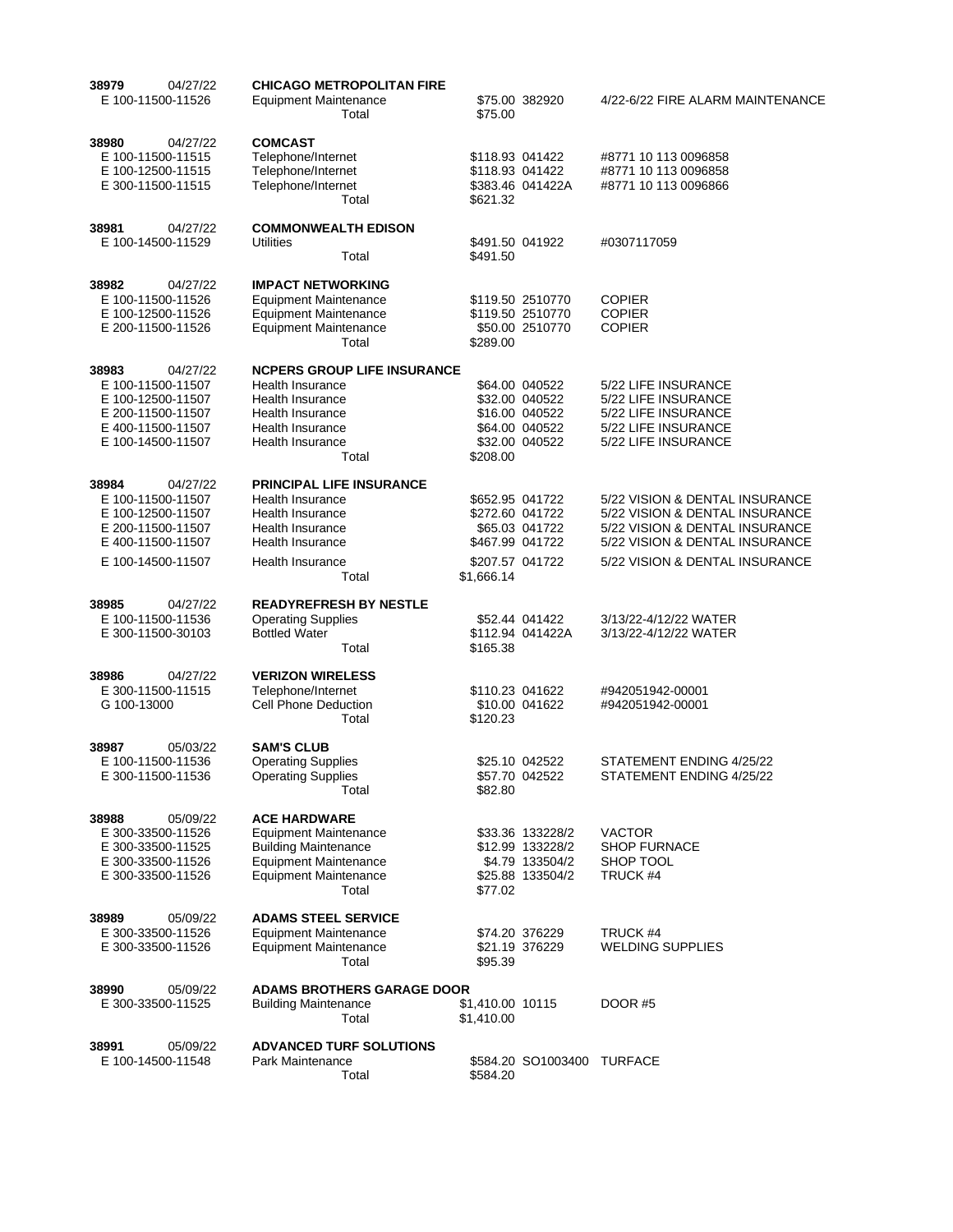| 38992<br>05/09/22<br>E 300-33500-11526<br>E 100-14500-11526<br>E 100-14500-11526<br>E 100-14500-11526<br>E 100-14500-11526<br>E 100-14500-11526<br>38993<br>05/09/22<br>E 200-22500-20613 | <b>AHW LLC - WAUCONDA</b><br><b>Equipment Maintenance</b><br><b>Equipment Maintenance</b><br><b>Equipment Maintenance</b><br><b>Equipment Maintenance</b><br><b>Equipment Maintenance</b><br><b>Equipment Maintenance</b><br>Total<br><b>ALLIED BENEFIT SYSTEMS</b><br>Catastrophic Medical | \$55.38 11317552<br>\$33.06 11322627<br>\$560.60 11328563<br>\$42.87 11330134<br>\$240.86 11334200<br>\$27.32 11334244<br>\$960.09<br>\$2,360.00 19852 | <b>JD S310</b><br><b>PARTS</b><br><b>PARTS</b><br><b>PARTS</b><br><b>PARTS</b><br><b>PARTS</b><br>7/22-6/23 CATASTROPHIC INSURANCE |
|-------------------------------------------------------------------------------------------------------------------------------------------------------------------------------------------|---------------------------------------------------------------------------------------------------------------------------------------------------------------------------------------------------------------------------------------------------------------------------------------------|--------------------------------------------------------------------------------------------------------------------------------------------------------|------------------------------------------------------------------------------------------------------------------------------------|
|                                                                                                                                                                                           | Total                                                                                                                                                                                                                                                                                       | \$2,360.00                                                                                                                                             |                                                                                                                                    |
| 38994<br>05/09/22                                                                                                                                                                         | <b>ANDERSON PEST SOLUTIONS</b>                                                                                                                                                                                                                                                              |                                                                                                                                                        |                                                                                                                                    |
| E 100-11500-11525                                                                                                                                                                         | <b>Building Maintenance</b><br>\$48.12<br>Total                                                                                                                                                                                                                                             | 150548854/22 SERVICE<br>\$48.12                                                                                                                        |                                                                                                                                    |
| 38995<br>05/09/22<br>E 100-14500-11526                                                                                                                                                    | <b>AUTOZONE STORE #2675</b><br><b>Equipment Maintenance</b><br>Total                                                                                                                                                                                                                        | \$31.34 2284156289 PARTS<br>\$31.34                                                                                                                    |                                                                                                                                    |
| 38996<br>05/09/22<br>E 300-33500-11526<br>E 300-33500-11526                                                                                                                               | <b>BURRIS EQUIPMENT</b><br><b>Equipment Maintenance</b><br><b>Equipment Maintenance</b><br>Total                                                                                                                                                                                            | \$110.95                                                                                                                                               | \$65.20 PS2006891- SMALL ENGINE EQUIPMENT<br>\$45.75 PS2006891- WALK BEHIND SAW                                                    |
| 38997<br>05/09/22<br>E 300-33500-11526<br>E 300-33500-11526<br>E 300-33500-11526<br>E 300-33500-11536<br>E 300-33500-11526                                                                | CIT GROUP, INC.<br><b>Equipment Maintenance</b><br><b>Equipment Maintenance</b><br><b>Equipment Maintenance</b><br><b>Operating Supplies</b><br><b>Equipment Maintenance</b><br>Total                                                                                                       | \$238.22 112P119276 TRUCK #7<br>\$34.88 112P121079 TRUCK #4<br>\$10.72 112P121079 SHOP SUPPLIES<br>\$40.50 112P121181 TRUCK #4<br>\$375.34             | \$51.02 112P118362 TRUCK & TRAILER LIGHTS                                                                                          |
| 38998<br>05/09/22<br>E 400-44500-30106                                                                                                                                                    | <b>CLOUDPOINT GEOSPATIAL</b><br>Engineering<br>Total                                                                                                                                                                                                                                        | \$4,200.00 3126<br>\$4,200.00                                                                                                                          | <b>GIS SUPPORT</b>                                                                                                                 |
| 38999<br>05/09/22<br>E 100-14500-11529<br>E 300-33500-11529<br>E 300-33500-30107<br>E 100-11500-11529<br>E 200-11500-11529                                                                | <b>COMMONWEALTH EDISON</b><br><b>Utilities</b><br><b>Utilities</b><br><b>Street Lights</b><br>Utilities<br><b>Utilities</b><br>Total                                                                                                                                                        | \$61.70 042822<br>\$330.38 042822A<br>\$19.93 042822B<br>\$206.15 042822C<br>\$50.00 042822C<br>\$668.16                                               | #0198284007<br>#1551757004<br>#2387107013<br>#1551758001<br>#1551758001                                                            |
| 39000<br>05/09/22<br>E 300-33500-30107<br>E 300-33500-30107                                                                                                                               | <b>COMMONWEALTH EDISON</b><br><b>Street Lights</b><br><b>Street Lights</b><br>Total                                                                                                                                                                                                         | \$1,627.83 042922<br>\$97.31 050222<br>\$1.725.14                                                                                                      | #4329170045<br>#7143031062                                                                                                         |
| 39001<br>05/09/22<br>E 400-44500-40501                                                                                                                                                    | <b>DAVID EUBANKS</b><br>Environmental<br>Total                                                                                                                                                                                                                                              | \$500.00 41522<br>\$500.00                                                                                                                             | 2022 PRESCRIBED BURN IMPLEMENTATION                                                                                                |
| 39002<br>05/09/22<br>E 300-33500-11554<br>E 300-33500-11554                                                                                                                               | <b>DDR TOOLS LLC</b><br>Tools<br>Tools<br>Total                                                                                                                                                                                                                                             | \$37.35 14841<br>\$50.00 15958<br>\$87.35                                                                                                              | <b>TOOLS</b><br><b>TOOLS</b>                                                                                                       |
| 39003<br>05/09/22<br>E 100-14500-11536                                                                                                                                                    | <b>DURAWAX</b><br><b>Operating Supplies</b><br>Total                                                                                                                                                                                                                                        | \$50.00 418079<br>\$50.00                                                                                                                              | <b>CLEANING SUPPLIES</b>                                                                                                           |
| 39004<br>05/09/22<br>E 400-44500-30106<br>E 400-44500-30106<br>E 400-44500-40501                                                                                                          | <b>GEWALT HAMILTON &amp; ASSOCIATES</b><br>Engineering<br>Engineering<br>Environmental<br>Total                                                                                                                                                                                             | \$647.50 419101322<br>\$2,555.38 41910207<br>\$702.50 41910217<br>\$3,905.38                                                                           | <b>FOREST LANE EXTENSION</b><br>SYLVAN LAKE CULVERT DESIGN<br><b>MS4 SERVICES</b>                                                  |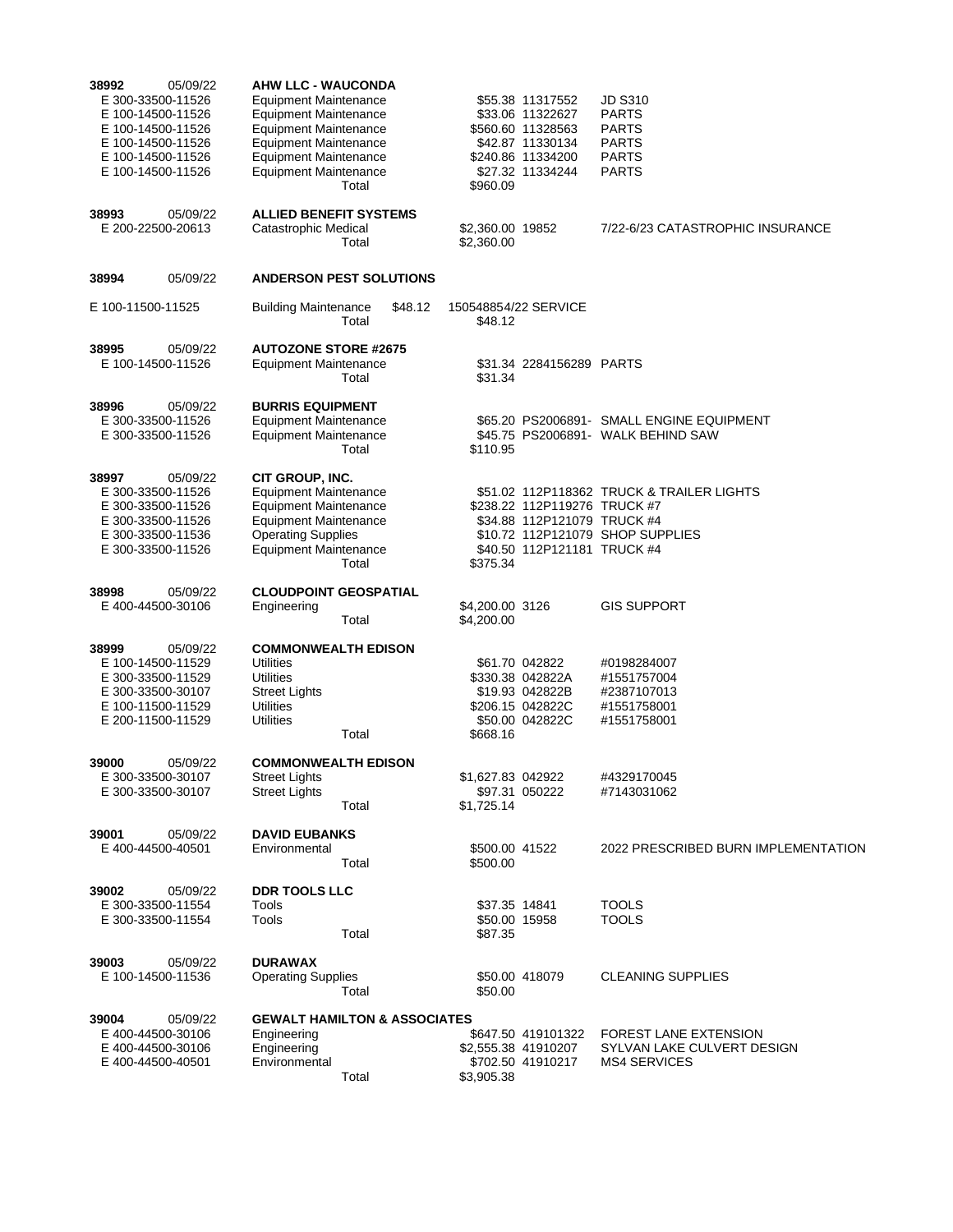| 39005<br>05/09/22                      | <b>GROWER EQUIPMENT &amp; SUPPLY</b>                   |                                     |                                                        |
|----------------------------------------|--------------------------------------------------------|-------------------------------------|--------------------------------------------------------|
| E 100-14500-11534                      | Equipment - Capital                                    | \$487.98 29009                      | <b>BLOWER</b>                                          |
| E 300-33500-11526                      | <b>Equipment Maintenance</b>                           | \$111.47 29305                      | <b>ROLLER</b>                                          |
| E 100-14500-11534                      | Equipment - Capital<br>Total                           | \$586.89 29385                      | <b>BLOWER</b>                                          |
|                                        |                                                        | \$1,186.34                          |                                                        |
| 39006<br>05/09/22                      | HI-VIZ INC.                                            |                                     |                                                        |
| E 400-44500-11536                      | <b>Operating Supplies</b>                              | \$119.00 10374                      | SAFETY VESTS                                           |
| E 400-44500-11536                      | <b>Operating Supplies</b>                              | \$855.00 10419                      | SAFETY VESTS                                           |
|                                        | Total                                                  | \$974.00                            |                                                        |
|                                        |                                                        |                                     |                                                        |
| 39007<br>05/09/22                      | HOME DEPOT CREDIT SERVICES                             |                                     |                                                        |
| E 100-14500-11536                      | <b>Operating Supplies</b>                              | \$40.95 1012843                     | STATEMENT ENDING 04/21/22                              |
| E 100-14500-11525                      | <b>Building Maintenance</b>                            | \$149.25 12193                      | STATEMENT ENDING 04/21/22                              |
| E 100-14500-11525                      | <b>Building Maintenance</b>                            | \$52.41 12209                       | STATEMENT ENDING 04/21/22                              |
| E 100-14500-11554<br>E 100-14500-11525 | Tools<br><b>Building Maintenance</b>                   | \$109.00 12911<br>\$97.95 12911     | STATEMENT ENDING 04/21/22<br>STATEMENT ENDING 04/21/22 |
| E 100-14500-11536                      | <b>Operating Supplies</b>                              | \$20.91 12937                       | STATEMENT ENDING 04/21/22                              |
| E 100-14500-11525                      | <b>Building Maintenance</b>                            | \$8.84 12937                        | STATEMENT ENDING 04/21/22                              |
| E 400-44500-40500                      | Road Maintenance                                       | \$12.70 2012805                     | STATEMENT ENDING 04/21/22                              |
| E 300-33500-11535                      | Building Improvements -                                | \$41.70 2013636                     | STATEMENT ENDING 04/21/22                              |
| E 300-33500-11535                      | Building Improvements -                                | (\$20.36) 2202594                   | STATEMENT ENDING 04/21/22                              |
| E 300-33500-11535                      | Building Improvements -                                | \$420.92 2513590                    | STATEMENT ENDING 04/21/22                              |
| E 300-33500-11535                      | Building Improvements -                                | \$13.59 2615308                     | STATEMENT ENDING 04/21/22                              |
| E 100-14500-11536                      | <b>Operating Supplies</b>                              | \$64.89 3013586                     | STATEMENT ENDING 04/21/22                              |
| E 300-33500-11554                      | Tools                                                  | \$78.94 4011907                     | STATEMENT ENDING 04/21/22                              |
| E 300-33500-11536                      | <b>Operating Supplies</b>                              | \$26.54 4011907                     | STATEMENT ENDING 04/21/22                              |
| E 100-14500-11525                      | <b>Building Maintenance</b>                            | \$67.81 4011929                     | STATEMENT ENDING 04/21/22                              |
| E 100-11500-11525                      | <b>Building Maintenance</b>                            | \$48.37 4013476                     | STATEMENT ENDING 04/21/22                              |
| E 100-14500-11525                      | <b>Building Maintenance</b>                            | \$19.22 4013476                     | STATEMENT ENDING 04/21/22                              |
| E 300-33500-11535                      | Building Improvements -                                | \$58.98 4613558                     | STATEMENT ENDING 04/21/22                              |
| E 300-33500-11554<br>E 300-33500-11535 | Tools<br><b>Building Improvements -</b>                | \$169.00 4613565<br>\$11.38 4613565 | STATEMENT ENDING 04/21/22<br>STATEMENT ENDING 04/21/22 |
| E 300-33500-11536                      | <b>Operating Supplies</b>                              | \$59.51 4615107                     | STATEMENT ENDING 04/21/22                              |
| E 100-14500-11525                      | <b>Building Maintenance</b>                            | \$245.34 5011818                    | STATEMENT ENDING 04/21/22                              |
| E 100-14500-11554                      | Tools                                                  | \$199.00 5011818                    | STATEMENT ENDING 04/21/22                              |
| E 300-33500-11526                      | <b>Equipment Maintenance</b>                           | \$25.94 5013414                     | <b>VACTOR</b>                                          |
| E 100-14500-11525                      | <b>Building Maintenance</b>                            | \$49.48 5015625                     | STATEMENT ENDING 04/21/22                              |
| E 100-11500-11540                      | <b>Community Garden</b>                                | \$9.30 514691                       | STATEMENT ENDING 04/21/22                              |
| E 300-33500-11554                      | Tools                                                  | \$22.94 514691                      | STATEMENT ENDING 04/21/22                              |
| E 300-33500-11535                      | Building Improvements -                                | \$94.88 514691                      | STATEMENT ENDING 04/21/22                              |
| E 300-11500-11536                      | <b>Operating Supplies</b>                              | \$25.94 514691                      | STATEMENT ENDING 04/21/22                              |
| E 300-33500-11535                      | Building Improvements -                                | \$277.00 6012512                    | STATEMENT ENDING 04/21/22                              |
| E 300-33500-11554                      | Tools                                                  | \$279.00 6012512                    | STATEMENT ENDING 04/21/22                              |
| E 100-14500-11525                      | <b>Building Maintenance</b>                            | \$72.84 6012521                     | STATEMENT ENDING 04/21/22                              |
| E 300-33500-11535                      | Building Improvements -                                | (\$203.10) 6211907                  | STATEMENT ENDING 04/21/22                              |
| E 300-33500-11535                      | Building Improvements -                                | \$79.01 6614124                     | STATEMENT ENDING 04/21/22                              |
| E 100-14500-11525                      | <b>Building Maintenance</b>                            | \$75.56 7012002                     | STATEMENT ENDING 04/21/22                              |
| E 100-14500-11525                      | <b>Building Maintenance</b>                            | \$3.84 7012435                      | STATEMENT ENDING 04/21/22                              |
| E 300-33500-11554                      | Tools                                                  | \$49.97 7514208                     | STATEMENT ENDING 04/21/22                              |
| E 300-33500-11535<br>E 100-14500-11525 | Building Improvements -<br><b>Building Maintenance</b> | \$27.44 7514208<br>\$64.55 8012341  | STATEMENT ENDING 04/21/22<br>STATEMENT ENDING 04/21/22 |
| E 300-33500-11535                      | Building Improvements -                                | \$210.71 8012360                    | STATEMENT ENDING 04/21/22                              |
| E 300-33500-11535                      | Building Improvements -                                | \$7.70 9012267                      | STATEMENT ENDING 04/21/22                              |
| E 100-14500-11525                      | <b>Building Maintenance</b>                            | \$47.71 9012277                     | STATEMENT ENDING 04/21/22                              |
| E 100-14500-11525                      | <b>Building Maintenance</b>                            | \$106.41 9012997                    | STATEMENT ENDING 04/21/22                              |
| E 100-14500-11525                      | <b>Building Maintenance</b>                            | \$127.80 9013873                    | STATEMENT ENDING 04/21/22                              |
| E 100-14500-11525                      | <b>Building Maintenance</b>                            | \$15.98 9013878                     | STATEMENT ENDING 04/21/22                              |
| E 300-33500-11535                      | <b>Building Improvements -</b>                         | (\$23.97) 9171175                   | STATEMENT ENDING 04/21/22                              |
| E 300-33500-11536                      | <b>Operating Supplies</b>                              | \$33.08 9513751                     | STATEMENT ENDING 04/21/22                              |
| E 300-33500-11554                      | Tools                                                  | \$26.97 9522027                     | STATEMENT ENDING 04/21/22                              |
| E 100-14500-11525                      | <b>Building Maintenance</b>                            | \$71.37 9524267                     | STATEMENT ENDING 04/21/22                              |
|                                        | Total                                                  | \$3,575.19                          |                                                        |
|                                        | <b>HYDRAULIC SERVICES</b>                              |                                     |                                                        |
| 39008<br>05/09/22<br>E 300-33500-11536 | <b>Operating Supplies</b>                              | \$6.96 370784                       | <b>PARTS</b>                                           |
|                                        | Total                                                  | \$6.96                              |                                                        |
|                                        |                                                        |                                     |                                                        |
| 39009<br>05/09/22                      | <b>JOE HERCHENBACH</b>                                 |                                     |                                                        |
| E 100-12500-11519                      | Training                                               | \$14.35 050122                      | <b>MEAL AT TRAINING</b>                                |
|                                        | Total                                                  | \$14.35                             |                                                        |
|                                        |                                                        |                                     |                                                        |
| 39010<br>05/09/22                      | <b>KIMBALL MIDWEST</b>                                 |                                     |                                                        |
| E 300-33500-11536                      | <b>Operating Supplies</b>                              | \$649.50 9808199                    | <b>SUPPLIES</b>                                        |
|                                        | Total                                                  | \$649.50                            |                                                        |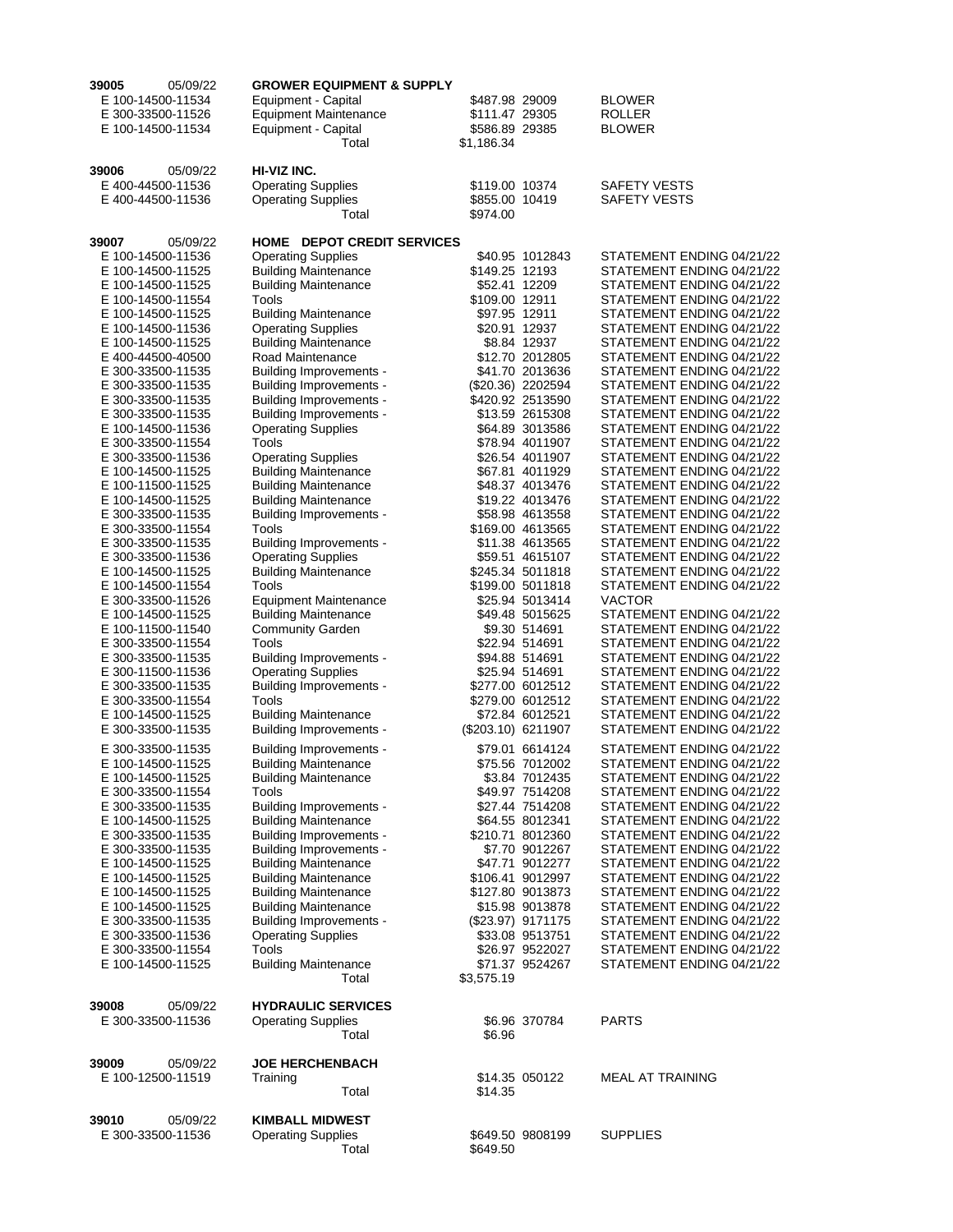| 39011<br>05/09/22                      | <b>KNAPHEIDE TRUCK EQUIPMENT CENTER</b>                               |                                |                                    |                                                    |
|----------------------------------------|-----------------------------------------------------------------------|--------------------------------|------------------------------------|----------------------------------------------------|
| E 300-33500-11526<br>E 300-33500-11526 | Equipment Maintenance<br>Equipment Maintenance                        |                                | \$24.88 CIS3342<br>\$40.38 CIS3480 | <b>EXCAVATOR TRAILER</b><br><b>VACTOR</b>          |
| E 300-33500-11526<br>E 300-33500-11526 | <b>Equipment Maintenance</b><br><b>Equipment Maintenance</b><br>Total | \$114.10                       | \$23.96 CIS3935<br>\$24.88 CIS3935 | TRUCK #4<br>SKIDSTEER TRAILER                      |
| 39012<br>05/09/22                      | <b>LAKE COUNTY TREASURER</b>                                          |                                |                                    |                                                    |
| E 300-11500-11519                      | Training<br>Total                                                     | \$34.00                        | \$34.00 430031695                  | SAFETY FLAGGER TRAINING KITS                       |
| 39013<br>05/09/22                      | <b>LESTER'S MATERIAL SERVICE</b>                                      |                                |                                    |                                                    |
| E 400-44500-40500                      | Road Maintenance<br>Total                                             | \$247.86 86061<br>\$247.86     |                                    | <b>TOPSOIL</b>                                     |
| 39014<br>05/09/22<br>E 300-33500-11526 | <b>LYONS TRUCK PARTS</b><br><b>Equipment Maintenance</b>              |                                |                                    | <b>EXCAVATOR TRAILER</b>                           |
| E 300-33500-11526                      | <b>Equipment Maintenance</b>                                          |                                | \$18.70 129281<br>\$19.66 129574   | TRUCK #4                                           |
| E 300-33500-11526                      | <b>Equipment Maintenance</b><br>Total                                 | \$354.27 129658<br>\$392.63    |                                    | TRUCK #4                                           |
| 39015<br>05/09/22                      | <b>MAGEE HARTMAN, P.C.</b>                                            |                                |                                    |                                                    |
| E 100-11500-11512                      | Legal Service<br>Total                                                | \$100.00 043022<br>\$100.00    |                                    | 4/22 LEGAL SERVICES                                |
| 39016<br>05/09/22                      | <b>MENARDS FOX LAKE</b>                                               |                                |                                    |                                                    |
| E 100-14500-11526<br>E 100-14500-11536 | <b>Equipment Maintenance</b><br><b>Operating Supplies</b>             | \$36.77 15105<br>\$30.68 16275 |                                    | <b>SUPPLIES</b><br><b>SUPPLIES</b>                 |
|                                        | Total                                                                 | \$67.45                        |                                    |                                                    |
| 39017<br>05/09/22                      | <b>MENARDS</b>                                                        |                                |                                    |                                                    |
| E 300-33500-11554<br>E 300-33500-11535 | Tools<br>Building Improvements -                                      | \$33.88 80539<br>\$30.95 80539 |                                    | <b>SUPPLIES</b><br><b>SUPPLIES</b>                 |
| E 100-11500-11540                      | <b>Community Garden</b><br>Total                                      | \$13.24 80687<br>\$78.07       |                                    | <b>SUPPLIES</b>                                    |
| 39018<br>05/09/22                      | <b>MIDWEST HOSE &amp; FITTINGS</b>                                    |                                |                                    |                                                    |
| E 300-33500-11526                      | <b>Equipment Maintenance</b><br>Total                                 | \$71.22                        | \$71.22 217280                     | <b>VACTOR</b>                                      |
| 39019<br>05/09/22                      | <b>MORTON SALT</b>                                                    |                                |                                    |                                                    |
| E 400-44500-40502                      | <b>Snow Removal Supplies</b><br>Total                                 | \$5,234.78                     |                                    |                                                    |
| 39020<br>05/09/22                      | <b>NAPA AUTO SUPPLY</b>                                               |                                |                                    |                                                    |
| E 300-33500-11526<br>E 300-33500-11526 | <b>Equipment Maintenance</b><br><b>Equipment Maintenance</b>          |                                | \$88.99 843004<br>\$80.48 843010   | <b>VACTOR</b><br><b>VACTOR</b>                     |
| E 300-33500-11526                      | <b>Equipment Maintenance</b>                                          |                                | \$32.99 843223                     | <b>VACTOR</b>                                      |
| E 300-33500-11526                      | <b>Equipment Maintenance</b>                                          |                                | \$27.49 843224                     | <b>VACTOR</b>                                      |
| E 300-33500-11526<br>E 300-33500-11526 | <b>Equipment Maintenance</b><br><b>Equipment Maintenance</b>          |                                | \$65.96 844772<br>\$8.49 844772    | TRUCK #9<br><b>SMALL ENGINE</b>                    |
| E 300-33500-11526                      | <b>Equipment Maintenance</b><br>Total                                 | \$339.89                       | \$35.49 845772                     | <b>TRUCK #4 TRAILER BRAKES</b>                     |
| 39021<br>05/09/22                      | <b>NICOR</b>                                                          |                                |                                    |                                                    |
| E 100-11500-11529<br>E 300-33500-11529 | Utilities<br><b>Utilities</b>                                         | \$166.26 042922                | \$389.71 042922A                   | #3315441000 6<br>#7586381000 0                     |
|                                        | Total                                                                 | \$555.97                       |                                    |                                                    |
| 39022<br>05/09/22                      | <b>RONDOUT SERVICE CENTER</b>                                         |                                |                                    |                                                    |
| E 100-14500-11526                      | <b>Equipment Maintenance</b><br>Total                                 | \$140.50 17064<br>\$140.50     |                                    | <b>TRUCK SAFETY INSPECTIONS</b>                    |
| 39023<br>05/09/22                      | <b>RUSSO POWER EQUIPMENT</b>                                          |                                |                                    |                                                    |
| E 100-14500-11534                      | Equipment - Capital<br>Total                                          | \$232.98                       | \$232.98 SPI1102059 PARTS          |                                                    |
| 39024<br>05/09/22                      | <b>RYAN ZIMMERMAN</b>                                                 |                                |                                    |                                                    |
| E 300-11500-30118<br>E 100-14500-11536 | Subscriptions<br><b>Operating Supplies</b>                            | \$300.00 260<br>\$300.00 260   |                                    | WEATHER 5/1/22-10/31/22<br>WEATHER 5/1/22-10/31/22 |
|                                        | Total                                                                 | \$600.00                       |                                    |                                                    |